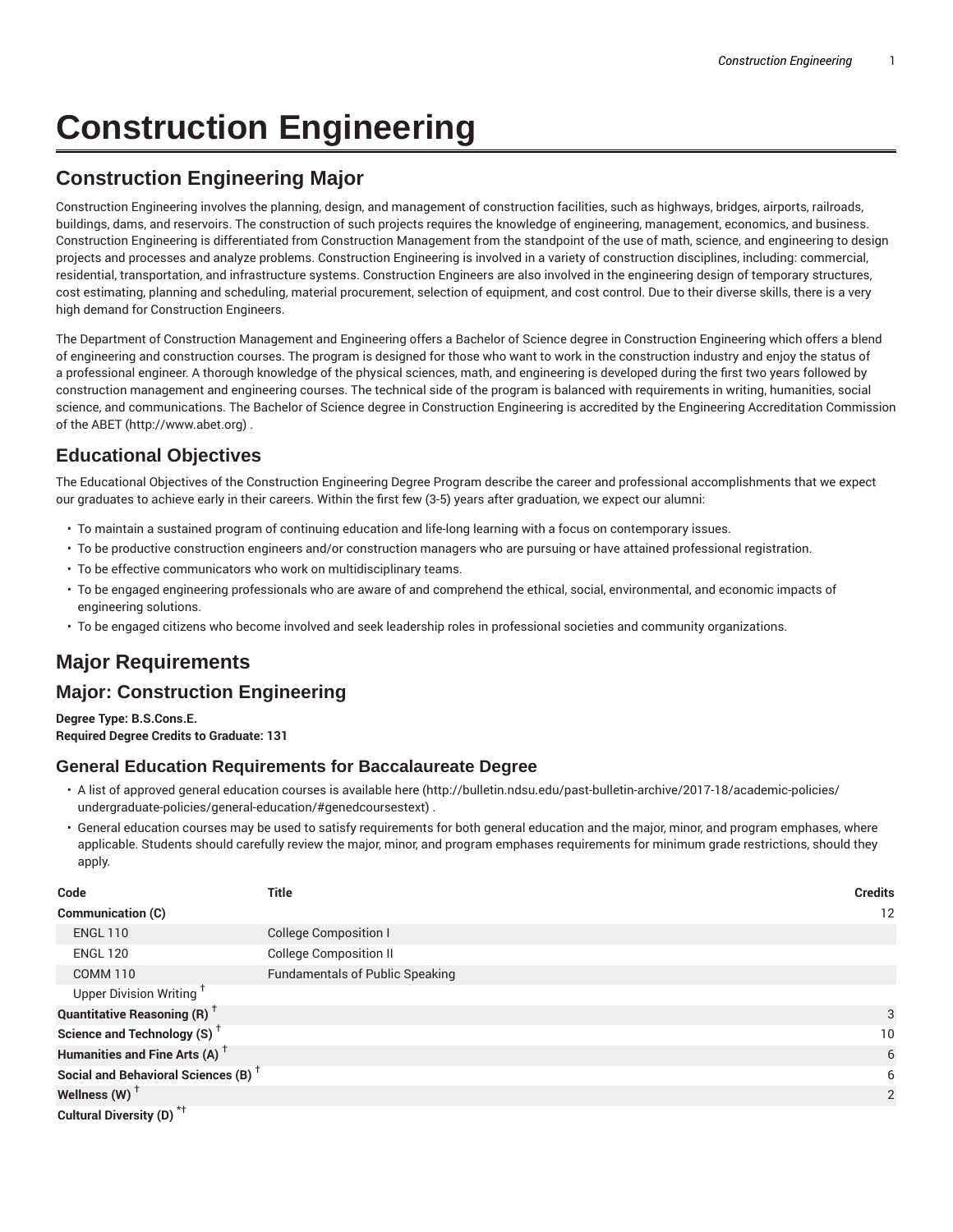| <b>Global Perspectives (G)<sup>*†</sup></b> |  |
|---------------------------------------------|--|
| <b>Total Credits</b>                        |  |

Total Credits 39

- \* May be satisfied by completing courses in another General Education category.
- † May be satisfied with courses required in the major. Review major requirements to determine if a specific upper division writing course is required.

### **major requirements**

| Code                                                        | <b>Title</b>                                            | <b>Credits</b>            |
|-------------------------------------------------------------|---------------------------------------------------------|---------------------------|
| <b>Construction Engineering Core Requirements</b>           |                                                         |                           |
| <b>CM&amp;E111</b>                                          | Introduction to Construction Management and Engineering | 1                         |
| <b>CM&amp;E 200</b>                                         | <b>Construction Documents and Codes</b>                 | 3                         |
| <b>CM&amp;E 204</b>                                         | <b>Construction Surveying</b>                           | 3                         |
| CM&E 212                                                    | <b>Construction Graphic Communications</b>              | 3                         |
| <b>CM&amp;E 240</b>                                         | Financial Cost Concepts for Construction Managers       | $\ensuremath{\mathsf{3}}$ |
| CM&E 301                                                    | <b>Construction Technology and Equipment</b>            | 3                         |
| <b>CM&amp;E 305</b>                                         | <b>Pre-Construction Management</b>                      | $\ensuremath{\mathsf{3}}$ |
| CM&E 315                                                    | <b>Specifications and Contracts</b>                     | 3                         |
| <b>CM&amp;E 380</b>                                         | <b>Construction Estimating: Quantities and Costs</b>    | 3                         |
| <b>CM&amp;E 403</b>                                         | Scheduling and Project Control                          | 3                         |
| <b>CM&amp;E 405</b>                                         | <b>Construction Support Operations</b>                  | $\ensuremath{\mathsf{3}}$ |
| <b>CM&amp;E 489</b>                                         | <b>Construction Design Capstone</b>                     | 3                         |
| <b>CE Courses:</b>                                          |                                                         |                           |
| CE 303                                                      | <b>Civil Engineering Materials</b>                      | 3                         |
| & 303L                                                      | and Civil Engineering Materials Laboratory              |                           |
| <b>CE 309</b>                                               | <b>Fluid Mechanics</b>                                  | 3                         |
| CE 316                                                      | Soil Mechanics                                          | 3                         |
| <b>CE 343</b>                                               | Structural Engineering and Analysis                     | $\overline{4}$            |
| CE 400 Level Courses: Select 12 credits from the following: |                                                         | 12                        |
| <b>CM&amp;E 465</b>                                         | <b>Bridge Engineering and Management</b>                |                           |
| <b>CM&amp;E 475</b>                                         | Design of Site Erosion Control                          |                           |
| <b>CE 404</b>                                               | <b>Reinforced Concrete</b>                              |                           |
| <b>CE 408</b>                                               | Water Resources and Supply                              |                           |
| CE 411                                                      | Design of Pre-stressed Concrete                         |                           |
| <b>CE 417</b>                                               | Slope Stability and Retaining Walls                     |                           |
| <b>CE 419</b>                                               | Pavement Design                                         |                           |
| CE 421                                                      | Open Channel Flow                                       |                           |
| <b>CE 430</b>                                               | Timber and Form Design                                  |                           |
| <b>CE 441</b>                                               | <b>Finite Element Analysis</b>                          |                           |
| <b>CE 444</b>                                               | <b>Structural Steel Design</b>                          |                           |
| <b>CE 461</b>                                               | <b>Foundation Engineering</b>                           |                           |
| <b>CE 462</b>                                               | Designing with Geosynthetics                            |                           |
| <b>CE 478</b>                                               | <b>Water Quality Management</b>                         |                           |
| ME Courses Required:                                        |                                                         |                           |
| <b>ME 221</b>                                               | <b>Engineering Mechanics I</b>                          | 3                         |
| <b>ME 222</b>                                               | <b>Engineering Mechanics II</b>                         | 3                         |
| <b>ME 223</b>                                               | <b>Mechanics of Materials</b>                           | 3                         |
| Math Courses Required:                                      |                                                         |                           |
| <b>MATH 128</b>                                             | Introduction to Linear Algebra                          | 1.                        |
| <b>MATH 165</b>                                             | Calculus I (May satisfy general education category R)   | 4                         |
| <b>MATH 166</b>                                             | Calculus II                                             | 4                         |
| <b>MATH 259</b>                                             | Multivariate Calculus                                   | 3                         |
| <b>MATH 266</b>                                             | Introduction to Differential Equations                  | 3                         |